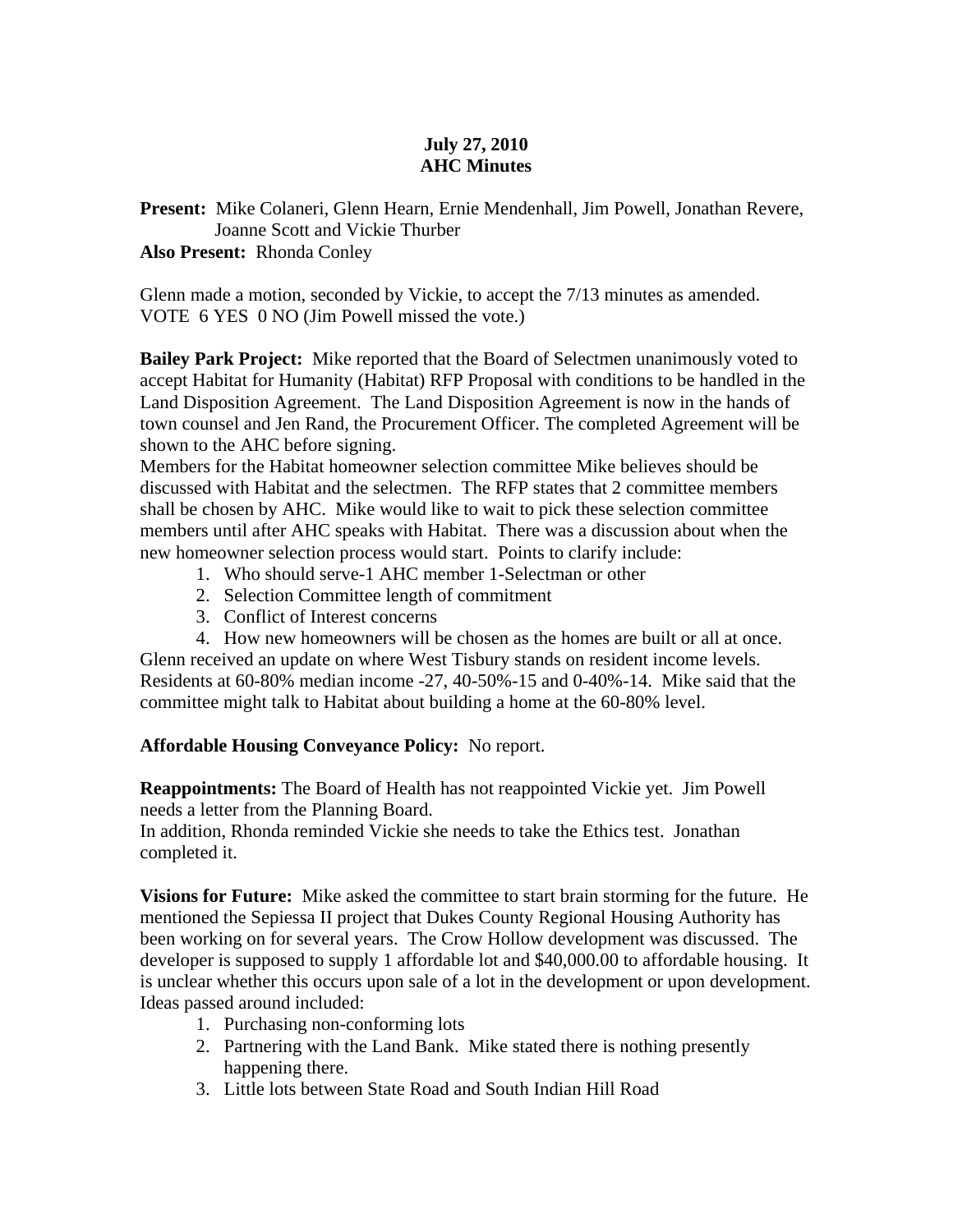- 4. Doug Hohn property that Jampel was going to develop
- 5. Property behind John Keene Excavation (45 acres)
- 6. MV Museum property (10 acres)
- 7. Blue Bird Way (100 acres) not a clear title
- 8. Conservation Restriction Lots trade
- 9. Luck Property on Pin Oak Circle
- 10. Subsidizing market rate houses

Jim asked if a list could be started of various possibility properties in town. Glenn has done research on finding lots around town and has a list from the assessor's office. Rhonda stated that a realtor had called her about the Luck lot. Ernie spoke to the realtor, explained that the lot was nonconforming, and could only be sold as an affordable housing lot. Ernie said that the committee might need to consider raising the price a landowner can ask for a nonconforming lot. At present, this is \$50,000.00 and the lot must have road access and electrical access.

**Elections:** Joanne asked about elections and how long a person holds the chair or other offices. Mike and Ernie explained that elections for chair and vice chair, which are the only 2 positions, are held each year. There was a short discussion with the possibility of a rotating chair mentioned. *Jonathan made a motion, seconded by Jim, to adopt a policy to have elections for the chairperson and vice chairperson once a year.*  **VOTE 7 YES 0 NO** 

Joanne, seconded by Jonathan, nominated Jim Powell for chairperson. Jim accepted. Mike, seconded by Jonathan, nominated Ernie. Ernie declined. A brief discussion of what the job entails followed. Jonathan, seconded by Vickie, asked to close the nominations. *Mike called for the vote of Jim Powell for AHC chairperson.* **VOTE 7 YES 0 NO** 

Jonathan, seconded by Ernie, nominated Mike as vice chairperson. No other nominations were brought forward.

#### *Jim called for the vote of Mike Colaneri as AHC vice chairperson.* **VOTE 7YES 0NO**

The committee all thanked Mike for the great job and time he dedicated to the AHC as chairperson.

**Robert's Rules:** Jonathan would like the committee to adopt Robert's Rules of Order. *Jonathan, seconded by Ernie, made a motion to adopt Robert's Rules of Order.* There was a discussion of creating rules. Several members do not know Robert's Rules; other members stated the rules are not used by any other town boards. Jim stated that he would look into Robert's Rules and Chairman's Rules and present something to the committee at the next meeting. Jonathan than withdrew his motion.

Adjourned at 8:30 P.M.

# **The next meeting is Aug 10, 2010 at 7:00P.M. 2nd floor Town Hall Conference Rm. The next Joint Affordable Housing Meeting is Aug 11, 2010 at 5:30 P.M. at MVC.**